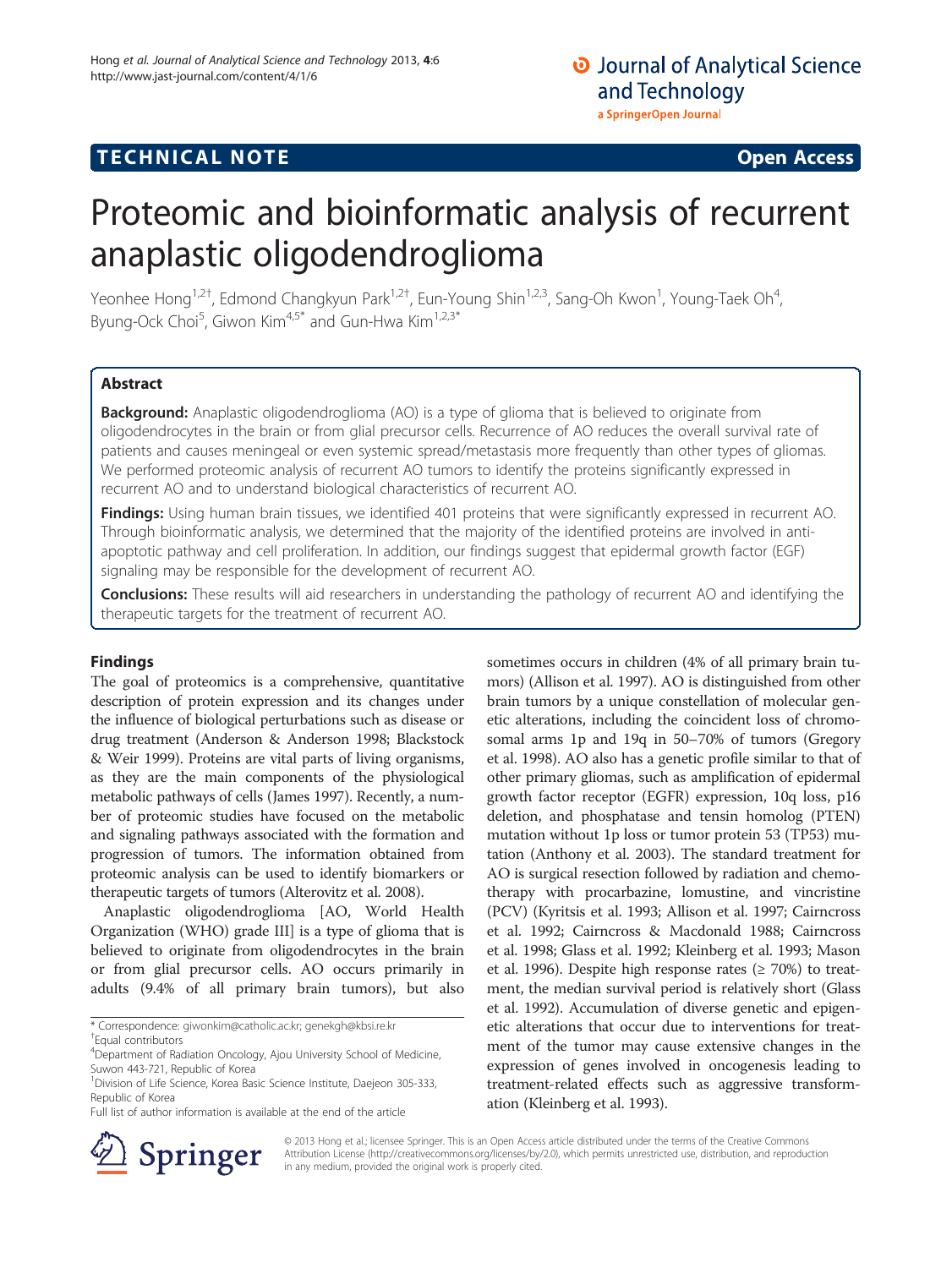Despite advances in the treatment and understanding of primary AO, recurrent AO is significantly less well understood. Although a recent study reported the microRNA expression profile in patients with recurrent AO (Kim et al. [2011\)](#page-5-0), the biological characteristics of recurrent AO have never been studied. In this study, we conducted proteomic analysis of recurrent AO to examine protein profiles in recurrent AO and identify biological and molecular characteristics of recurrent AO.

## Materials and methods

#### Patient samples and protein extraction

Institutional Review Board of the Catholic University of Korea approved of this study. The three specimens were obtained from patients with recurrent AO treated with total excision and adjuvant radiotherapy with total dose of 55.8 Gray (Additional file [1](#page-4-0): Table S1) (Kim et al. [2011](#page-5-0)). The specimens were separated during surgery at the Seoul St. Mary's Hospital and stored in liquid nitrogen at -80°C.

Protein extraction was conducted previously described (Cao & Liang [2012\)](#page-5-0) with minor modification. The specimens is added to RIPA buffer (89900, Pierce Biotechnology, IL, USA) containing protease inhibitor cocktail (78410, Pierce), and sonication. Centrifuge 14,000 rpm, 4°C, 20 min, and store [supernatant](http://terms.naver.com/entry.nhn?docId=606456) at -80°C. After, the supernatant was used for SDS-PAGE and LC-MS/MS.

#### SDS-PAGE and in-gel digestion with trypsin

Protein samples were separated by 12% SDS-PAGE (mini-PROTEAN, BIO-RAD). A 100 ug of protein sample was applied to each lane, and the gels were stained with Coomassie Brilliant Blue R-250. In-gel digestion was conducted in accordance with the previously described method (Kim et al. [2006\)](#page-5-0). Gels were fractionated into 10 parts according to molecular weight. Each part was digested with trypsin (1.2 ug) for 16 hours at 37°C after reduction and alkylation of cysteines of the proteins. Digested peptides were extracted by extraction solution (50 mM ammonium bicarbonate, 50% acetonitrile, and 5% trifluoroacetic acid). Digested peptides were resolved in 10 ul of sample solution containing 0.02% formic acid and 0.5% acetic acid, and stored at -80°C until required.

## LC-MS/MS analysis and protein identification

The peptide samples (5 ul) were concentrated on a Easycolumn<sup>™</sup> (L 2cm, ID 100um, 120A, C18-A1) trapping column (PROXEON, Denmark). Peptides were eluted from the column and directed onto a Easy-column™ (L 10cm, ID 75um, 120Å, C18-A2) reversephase column (PROXEON, Denmark) at a flow rate of 200 nl/min. Peptides were eluted by a gradient of  $0\nu$ -65% acetonitrile for 120 min. All MS and MS/MS spectra in the LTQ-

Velos ESI ion trap mass spectrometer (Thermo Scientific, USA) were acquired in a data-dependent mode. Each full MS (m/z range of 300 to 2,000) scan was followed by seven MS/MS scans of the most abundant precursor ions in the MS spectrum with dynamic exclusion enabled. For protein identification, MS/MS spectra were searched by MASCOT (Matrix science, [www.](http://www.matrixscience.com/) [matrixscience.com\)](http://www.matrixscience.com/). The proteome sequence database of IPI human ver. 3.82 (http://www.ebi.ac.uk/IPI) was used as the database. Mass tolerance of parent ion and fragment ion was 1.5 Da and 1.3 Da, respectively. Cabamidomethylation of cysteine and oxidation of methionine were considered in MS/MS analysis as variable modifications of tryptic peptides. Mascot score was recalculated by percolator function in the mascot for increasing sensitivity of correct identification and false discovery ratios (FDR) of the search results was adjusted to below 2%.

#### Bioinformatic analysis

Using Ingenuity Pathway Analysis (IPA) tool, all of the identified proteins in recurrent AO were subjected analysis of indicated metabolic and signaling pathway. The identified proteins in recurrent AO were subjected to query global protein network analysis and direct/indirect interactions on proteins that are involved in pathways associated with epidermal growth factor receptor (EGFR). For functional enrichment analysis of Gene Ontology (GO) categories, GOfact online tool  $(http://61.50.138.118/gofact)$  $(http://61.50.138.118/gofact)$  $(http://61.50.138.118/gofact)$  was used. *p*-value of Fisher's exact test determines the probability that the association between the proteins in the dataset and the biological function/pathways explained by chance alone.

## Results and discussion

#### Proteomic analysis of recurrent AO

First, we performed proteomics analysis using tumor sample from patient with recurrent AO who were treated with postoperative chemoradiotherapy. From LC-MS/MS, 401 proteins were shown significantly to express in recurrent AO (Additional file [2:](#page-4-0) Table S2) and then we analyzed the 401 identified proteins using the Ingenuity Pathway Analysis (IPA) tool ([http://www.](http://www.ingenuity.com/) [ingenuity.com](http://www.ingenuity.com/)). The results revealed the majority of the metabolically associated proteins that was involved in biosynthesis of carbohydrates, such as glyoxylate and dicaboxylate metabolism, oxidative phosphorylation and glycolysis/gluconeogenesis (Figure [1A](#page-2-0)). With respect to the signaling pathways active in recurrent AO, the identified proteins were associated with pathways responsible for cell growth (Figure [1B](#page-2-0)). These findings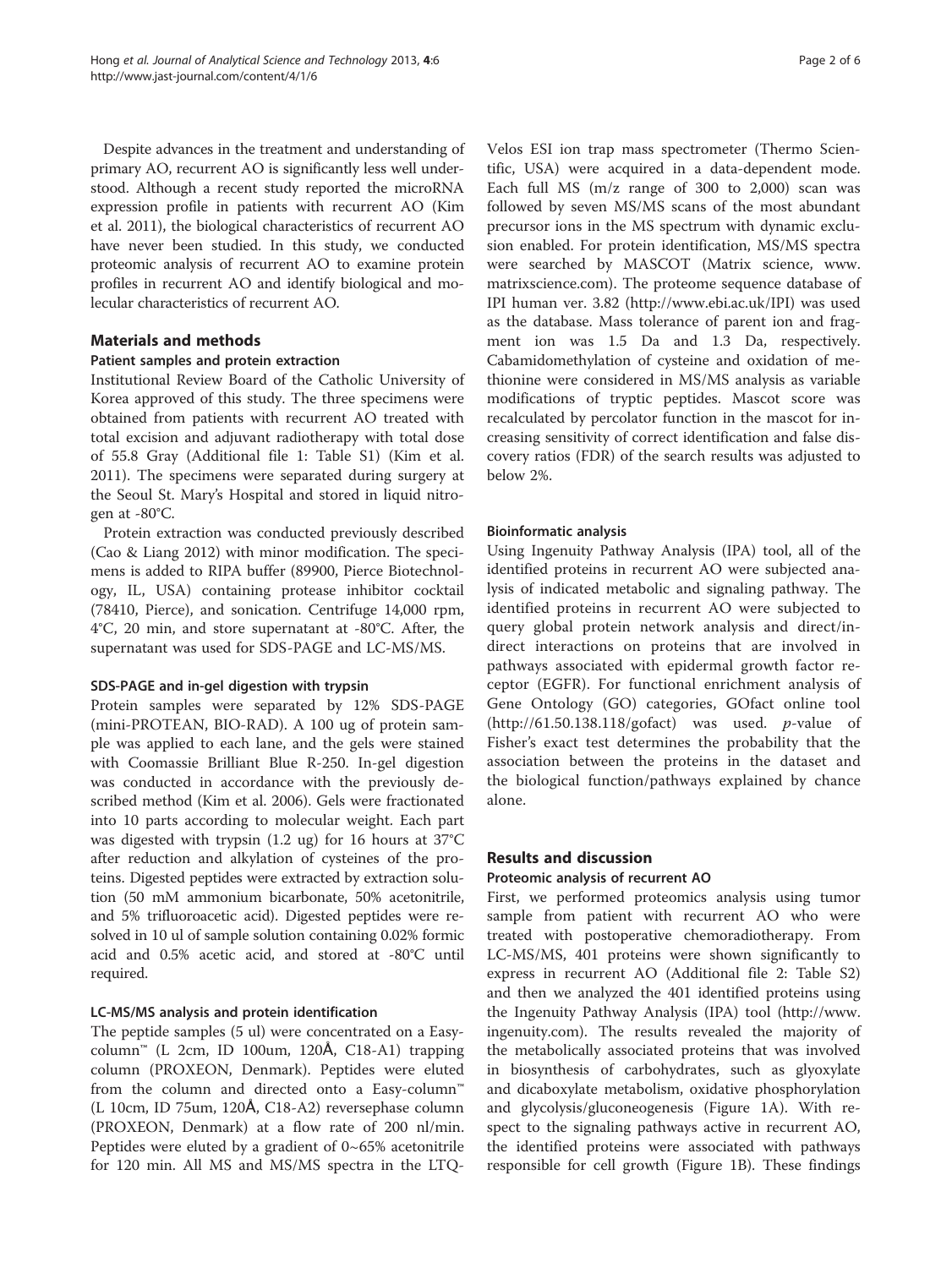of enrichment or depletion of identified proteins in a given function category is represented as -log(p-value).



<span id="page-2-0"></span>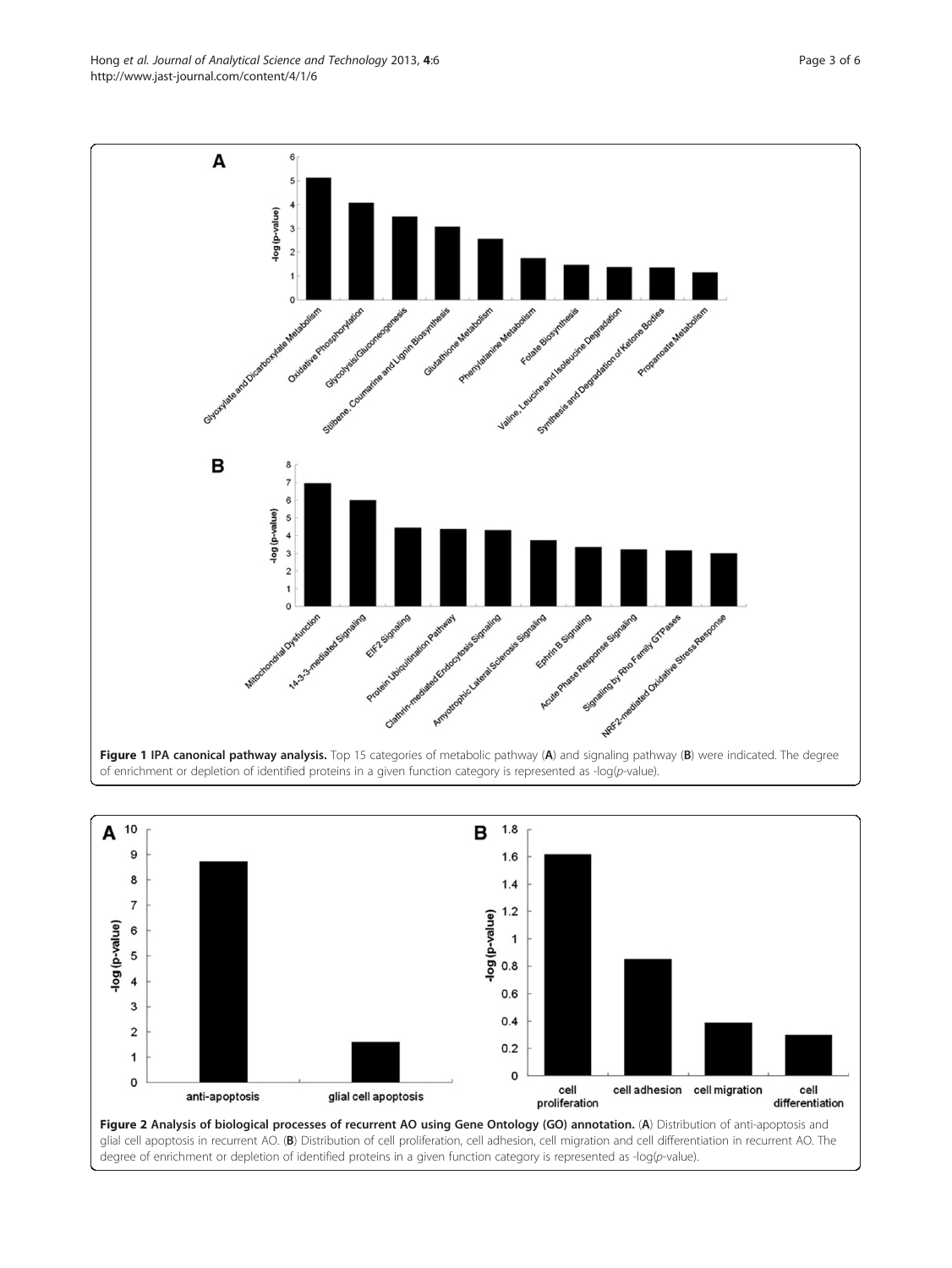<span id="page-3-0"></span>

indicate that recurrent AO may be in the biological state of actively growth.

## Biological process of recurrent AO

To confirm the biological state of actively growth and discover the specific cause of recurrent AO, Gene Ontology (GO) annotation analysis was performed. As shown in Figure [2](#page-2-0)A, the results indicated that the identified proteins were connected to anti-apoptotic functions, while only a few were associated with glial cell apoptosis. This may indicate why recurrent AO is resistant to chemoradiotherapy. Antiapoptotic effects often contribute to cancer cell survival and

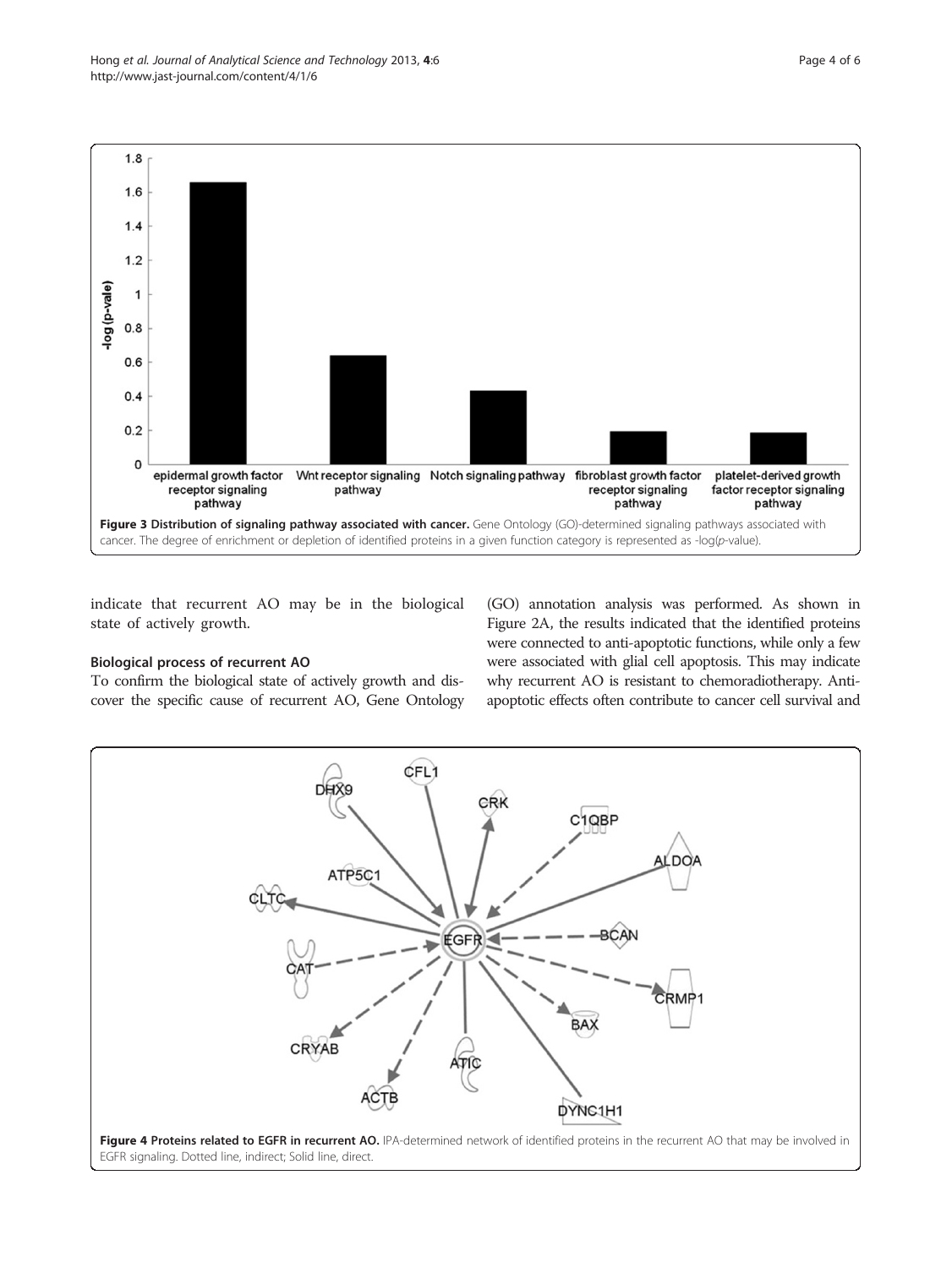<span id="page-4-0"></span>chemoresistance in cancer cells (Williams et al. [2005](#page-5-0)). The 18 proteins that are involved in anti-apoptosis pathways are listed in Additional file 1: Table S3.

Multiple biological processes, including cell proliferation, adhesion, and migration, have been shown to be involved in tumor development (Lee [1992\)](#page-5-0). Base on our analyses, the 14 proteins appear to be linked to cell proliferation processes (Figure [2B](#page-2-0)). Fourteen of these proteins are presented in Additional file 1: Table S4. Tumor cell is related to cell adhesion and motility. Cell motility is necessary to moves within tissues during invasion and metastasis by their own motility (Ymazaki et al. [2005](#page-5-0); Zang et al. [2006\)](#page-5-0). The 11 proteins and 9 proteins appear to be linked to cell adhesion and migration, respectively (Additional file 1: Table S5 and Table S6). These findings indicate that the expression of proteins related to anti-apoptotic and cell proliferation pathways are closely related to the development of recurrent AO. Understanding the functions of these proteins in recurrent AO would contribute to the development of therapeutics for the prevention or treatment of this disease.

## Signaling pathways associated with tumor development in recurrent AO

Recent studies claimed that growth factor signaling is involved in tumorigenesis and the development of malignancy (Lee [2001\)](#page-5-0). EGF signaling is well known to be involved in the autonomous growth of cancer cells (Normanno et al. [2001\)](#page-5-0), and FGF signaling plays a pivotal role in cancer development (Cao et al. [2011](#page-5-0)). Wnt and Notch signaling are also associated with tumor development (Allenspach et al. 2002; Paul [2000](#page-5-0)). Therefore, we investigate whether the identified proteins is involved in various signaling pathway. The results showed that EGF signaling is highly associated with recurrent AO compared to other signaling pathways (Figure [3](#page-3-0)). This is in agreement with a previous report showing that amplification of EGFR, which permits evasion of cancer cell death, has been observed in cases of recurrent AO that develop resistance to treatment (Paul [2000\)](#page-5-0). Additionally, Wnt and Notch signaling were also associated with recurrent AO. Further studies regarding the role of Wnt and Notch signaling during the development of AO recurrence will be necessary.

## Proteins related to EGFR in recurrent AO

Based on the fact that EGF signaling is highly related to recurrent AO (Figure [3\)](#page-3-0) and activation of EGFR is responsible for the resistance of recurrent AO to treatment, novel regulators or effectors that mediate EGFR signaling in recurrent AO were sought. EGFR signaling plays roles in cell proliferation, angiogenesis, and inhibition of apoptosis processes that are essential for cancer development (Normanno et al. [2001\)](#page-5-0). By additional bioinformatics analysis of the identified proteins identified using IPA tool, we indeed found that 15 proteins are closely associated with EGFR (Figure [4](#page-3-0) and Additional file 1: Table S7), implying that these proteins may play an important role in the development of recurrent AO.

#### Conclusion

In this study, we identified proteins significantly expressed in recurrent AO. Extensive bioinformatics analysis revealed that these proteins are involved in biological processes and signaling pathways that are associated with the development of recurrent AO. Cells in recurrent AO are highly resistant to apoptosis and actively proliferating. Analysis of signaling pathway enrichment also showed that EGF signaling is active in recurrent AO. This is the first analysis to identify and characterize the proteins associated with recurrent AO. Further studies, investigating the role of these identified proteins in recurrent AO will contribute to a more thorough understanding of the molecular mechanisms that mediate the development of this disease.

## Additional files

[Additional file 1:](http://www.biomedcentral.com/content/supplementary/2093-3371-4-6-S1.docx) Supplementary tables. [Additional file 2: Table S2.](http://www.biomedcentral.com/content/supplementary/2093-3371-4-6-S2.xlsx)

#### Competing interests

The authors declare that they have no competing interests.

#### Authors' contributions

YH and ECP designed experiments, analyzed data, and wrote the manuscript. EYS performed proteomic analysis and SOK carried out bioinformatic analysis. YTO and BOC shared evaluation of patients and sampling. GK and GHK supervised the study. All authors read and approved the final manuscript.

#### Acknowledgments

This work was supported by Seoul St. Mary's Clinical Medicine Research Program year of 2009 and the Catholic Medical Center Research Foundation year of 2010 through the Catholic University of Korea, Korea Basic Science Institute (T32414), and the Pioneer Research Center Program of the National Research Foundation of Korea funded by the Ministry of Education, Science and Technology (2012-0000432).

#### Author details

<sup>1</sup> Division of Life Science, Korea Basic Science Institute, Daejeon 305-333, Republic of Korea. <sup>2</sup> Pioneer Research Center for Protein Network Exploration, Korea Basic Science Institute, Daejeon 305-333, Republic of Korea. <sup>3</sup>Department of Functional Genomics, University of Science and Technology (UST), Daejeon 305-333, Republic of Korea. <sup>4</sup>Department of Radiation Oncology, Ajou University School of Medicine, Suwon 443-721, Republic of Korea. <sup>5</sup> Department of Radiation Oncology, Seoul St. Mary's Hospital, The Catholic University of Korea, Seoul 137-701, Republic of Korea.

#### Received: 12 March 2013 Accepted: 12 March 2013 Published: 18 April 2013

#### References

Allenspach EJ, Maillard I, Aster C, Warren S (2002) Notch Signaling in Cancer. Cancer Biol Ther 5:466–476